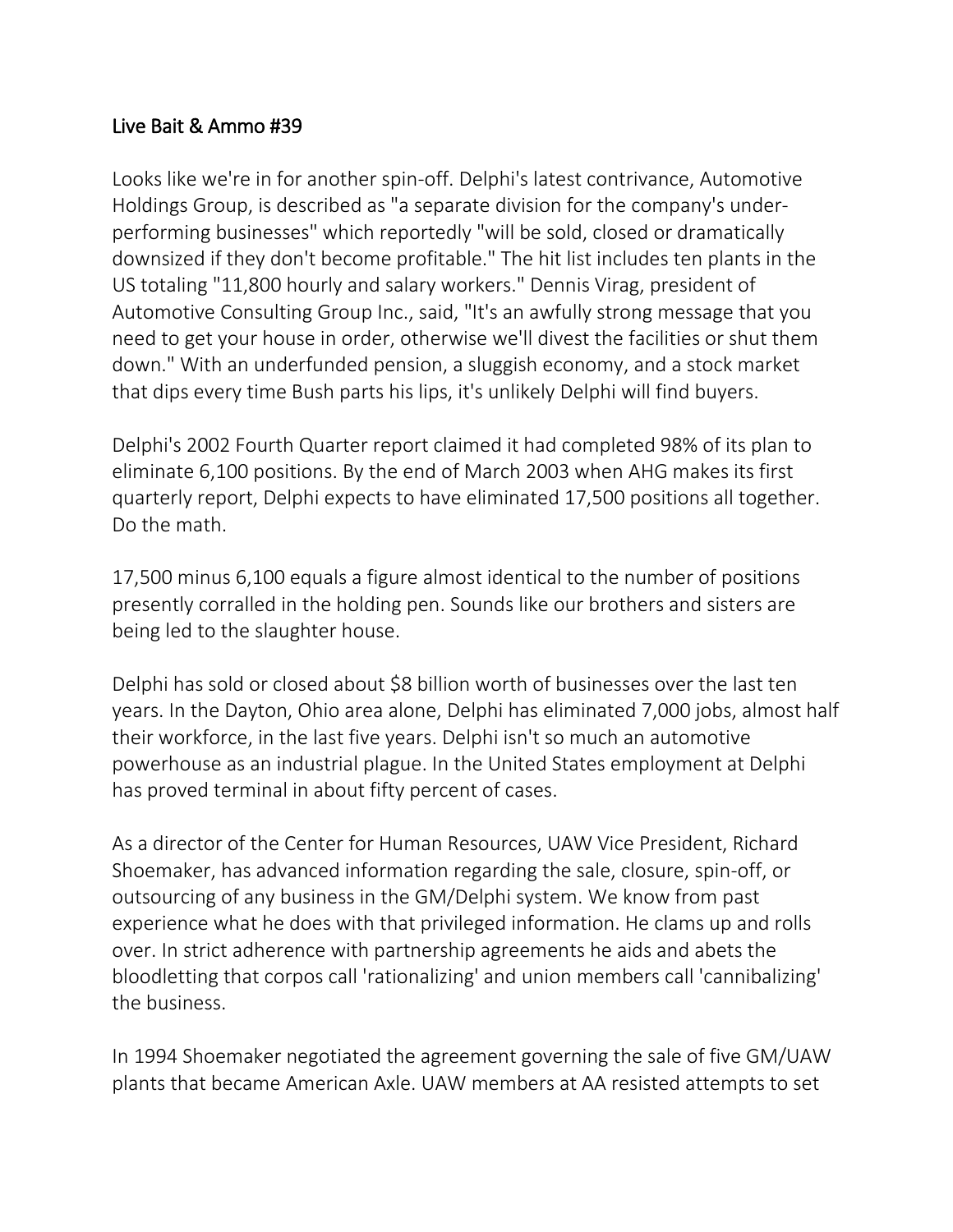up a two tier wage, but two Locals eventually broke from the pattern. They agreed to a two tier wage in exchange for new work. Now they are being pressed to ratify a third tier despite reports in Bloomberg News that "American Axle Has GM Over a Barrel." The report stated: "As automotive supply contracts go, the agreement that American Axle & Manufacturing Holdings Inc. signed with General Motors in 1994 doesn't get much sweeter. Under the seven-year pact, which has been renewed, General Motors is all but prohibited from buying axles, drive shafts and other critical components used in its sport utilities, pickups and other light-truck models from any company but American Axle. Hence, the supplier has unusual leverage to maintain and even raise its prices." Under these circumstances, conceding another tier is more like being kicked down the stairs than negotiating an agreement.

Shoemaker's feigned surprise over the Delphi spin-off in 1999 was ludicrous. What we know for sure is that promises made at the Bargaining Convention to require GM to retain 51% of Delphi stock were never delivered. We saw no evidence of resistance to the spin-off. The separation of American Axle and Delphi from GM amounted to wholesale outsourcing.

Is another spin-off in the works? Is Shoemaker negotiating a separate agreement for AHG? Will parity be maintained? Or will UAW members be kicked down the stairs a few more tiers?

The New York Times reported that Battenberg has closed or sold 82 plants. Delphi may be a one trick pony but Wall Street loves the little jockey. On February 11, Battenberg will tour a Delphi plant in Athens, Alabama with his stable boy, Dick Shoemaker, in tow.

Is it partnership or is it collusion?

With each new contract we are sold the Secure Employment Level formula, a sop for our job security worries. The corpos never live up to the SEL agreement and the International never lives up to their obligation to enforce it.

Is it partnership or is it collusion?

Last year in the course of a strike, the UAW won neutrality agreements from Johnson Controls Inc. The agreement included a no strike pledge. In other words,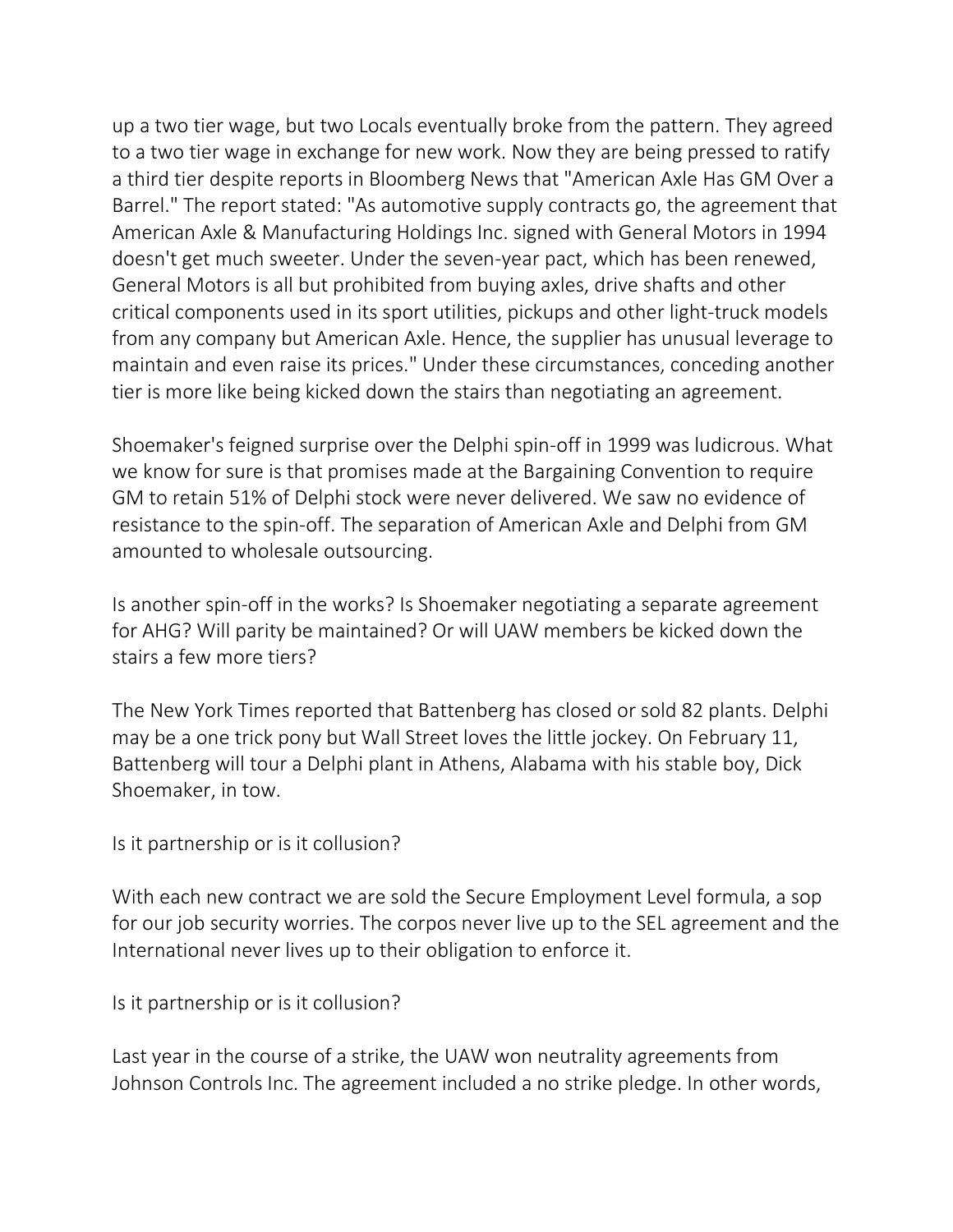the UAW gave up what proved to be it's most effective organizing tool in the first set of negotiations.

"One of the great successes at JCI is that management and employees have a partnership," said UAW Vice President of Organizing, Bob King.

Is it partnership or is it collusion?

It requires uncommon courage to organize a union. If employees are willing to risk the wrath of management in an organizing drive, there must be a compelling need - a cruel, despotic, tyrannical boss. How would you feel, if after taking the risk to organize, your new union rep declared a 'partnership' with the s.o.b.?

Is it partnership or is it collusion?

Magna Inc., one of the largest automotive suppliers in the world, promptly jumped on the bandwagon. They asked the UAW to organize them, too. Why should they volunteer to be organized by the UAW? Most of the work Magna as well as JCI, Lear, and other suppliers rustle are jobs outsourced from the Big Three. There's the trade off - the promise of an open range.

Our jobs are outsourced to low wage suppliers. Then, the International declares a victory when they organize them. The issue here is the restructuring of the auto industry and the UAW's response to the challenge.

Is it partnership or is it collusion?

John L. Lewis once said, "Labor and management may be partners in theory, but they are enemies in fact." Neutrality agreements aren't free. Partnership has a price. In each new contract with the Big Three the UAW International declared: "We have strong language against outsourcing." For all the good it's done, they may as well have said, 'Whistling will keep the wolf away.' Warren Davis, elected Director of Region 2, proposed an outsourcing resolution which stipulated that subcontractors be required to meet the "economic conditions, including wages and benefits, provided in contracts between the UAW and the Big Three." His resolution didn't jibe with the union/management partnership scheme. At the UAW Constitutional Convention last June Davis was ousted in a decree that